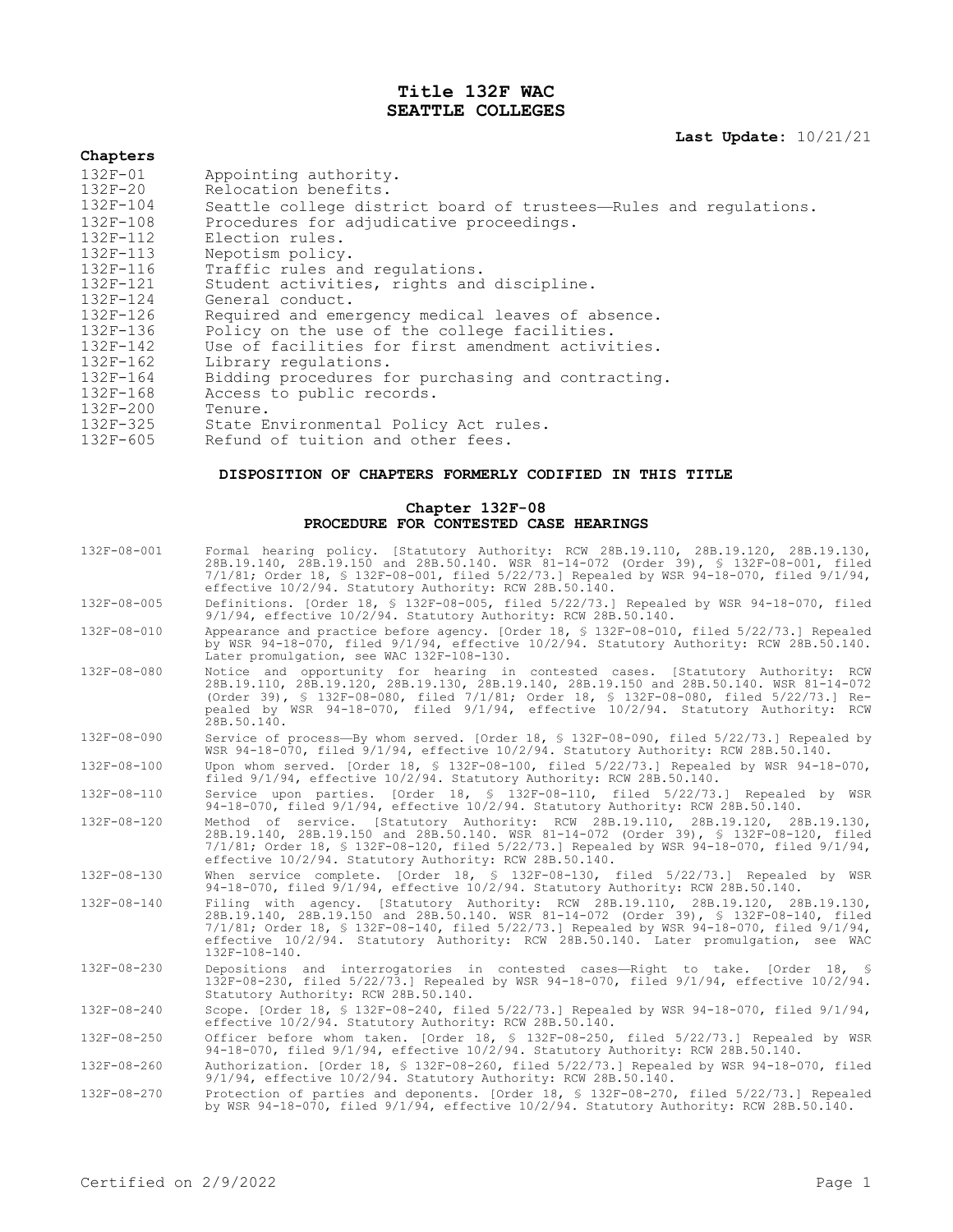- 132F-08-280 Oral examination and cross-examination. [Order 18, § 132F-08-280, filed 5/22/73.] Repealed by WSR 94-18-070, filed 9/1/94, effective 10/2/94. Statutory Authority: RCW 28B.50.140.
- 132F-08-290 Recordation. [Order 18, § 132F-08-290, filed 5/22/73.] Repealed by WSR 94-18-070, filed 9/1/94, effective 10/2/94. Statutory Authority: RCW 28B.50.140.

132F-08-300 Signing attestation and return. [Order 18, § 132F-08-300, filed 5/22/73.] Repealed by WSR 94-18-070, filed 9/1/94, effective 10/2/94. Statutory Authority: RCW 28B.50.140.

132F-08-310 Use and effect. [Order 18, § 132F-08-310, filed 5/22/73.] Repealed by WSR 94-18-070, filed 9/1/94, effective 10/2/94. Statutory Authority: RCW 28B.50.140.

132F-08-320 Fees of officers and deponents. [Order 18, § 132F-08-320, filed 5/22/73.] Repealed by WSR 94-18-070, filed 9/1/94, effective 10/2/94. Statutory Authority: RCW 28B.50.140.

132F-08-330 Depositions upon interrogatories—Submission of interrogatories. [Order 18, § 132F-08-330, filed 5/22/73.] Repealed by WSR 94-18-070, filed 9/1/94, effective 10/2/94. Statutory Authority: RCW 28B.50.140.

132F-08-340 Interrogation. [Order 18, § 132F-08-340, filed 5/22/73.] Repealed by WSR 94-18-070, filed 9/1/94, effective 10/2/94. Statutory Authority: RCW 28B.50.140.

132F-08-350 Attestation and return. [Order 18, § 132F-08-350, filed 5/22/73.] Repealed by WSR 94-18-070, filed 9/1/94, effective 10/2/94. Statutory Authority: RCW 28B.50.140.

132F-08-360 Provisions of deposition rule. [Order 18, § 132F-08-360, filed 5/22/73.] Repealed by WSR 94-18-070, filed 9/1/94, effective 10/2/94. Statutory Authority: RCW 28B.50.140.

132F-08-400 Hearing officers. [Order 18, § 132F-08-400, filed 5/22/73.] Repealed by WSR 94-18-070, filed 9/1/94, effective 10/2/94. Statutory Authority: RCW 28B.50.140.

132F-08-410 Hearing procedures. [Order 18, § 132F-08-410, filed 5/22/73.] Repealed by WSR 94-18-070, filed 9/1/94, effective 10/2/94. Statutory Authority: RCW 28B.50.140.

132F-08-420 Duties of hearing officers. [Order 18, § 132F-08-420, filed 5/22/73.] Repealed by WSR 94-18-070, filed 9/1/94, effective 10/2/94. Statutory Authority: RCW 28B.50.140.

- 132F-08-430 Stipulations and admissions of record. [Order 18, § 132F-08-430, filed 5/22/73.] Repealed by WSR 94-18-070, filed 9/1/94, effective 10/2/94. Statutory Authority: RCW 28B.50.140.
- 132F-08-440 Definition of issues before hearing. [Order 18, § 132F-08-440, filed 5/22/73.] Repealed by WSR 94-18-070, filed 9/1/94, effective 10/2/94. Statutory Authority: RCW 28B.50.140. 132F-08-450 Continuances. [Order 18, § 132F-08-450, filed 5/22/73.] Repealed by WSR 94-18-070, filed

9/1/94, effective 10/2/94. Statutory Authority: RCW 28B.50.140.

- 132F-08-460 Rules of evidence—Admissibility criteria. [Order 18, § 132F-08-460, filed 5/22/73.] Repealed by WSR 94-18-070, filed 9/1/94, effective 10/2/94. Statutory Authority: RCW 28B.50.140.
- 132F-08-470 Tentative admission—Exclusion—Discontinuance—Objections. [Order 18, § 132F-08-470, filed 5/22/73.] Repealed by WSR 94-18-070, filed 9/1/94, effective 10/2/94. Statutory Authority: RCW 28B.50.140.
- 132F-08-480 Form and content of decisions in contested cases. [Order 18, § 132F-08-480, filed 5/22/73.] Repealed by WSR 94-18-070, filed 9/1/94, effective 10/2/94. Statutory Authority: RCW 28B.50.140.

#### **Chapter 132F-120 SEATTLE COMMUNITY COLLEGE STUDENT POLICIES AND PROCEDURES**

- 132F-120-020 Students' right to privacy. [Statutory Authority: Chapter 28B.50 RCW. WSR 84-03-028 (Order 42, Resolution No. 1984-1), § 132F-120-020, filed 1/12/84. Statutory Authority: RCW 28B.50.140(13). WSR 78-10-109 (Order 37), § 132F-120-020, filed 10/4/78; Order 2, § 132F-120-020, filed 9/20/72.] Repealed by WSR 03-16-015, filed 7/28/03, effective 8/28/03. Statutory Authority: RCW 28B.50.100, [28B.50].130, and/or [28B.50].140. Later promulgation, see chapter 132F-121 WAC. 132F-120-030 Student programs. [Statutory Authority: Chapter 28B.50 RCW. WSR 84-03-028 (Order 42, Resolution No. 1984-1), § 132F-120-030, filed 1/12/84. Statutory Authority: RCW
	- 28B.50.140(13). WSR 78-10-109 (Order 37), § 132F-120-030, filed 10/4/78; Order 2, § 132F-120-030, filed 9/20/72.] Repealed by WSR 03-16-015, filed 7/28/03, effective 8/28/03. Statutory Authority: RCW 28B.50.100, [28B.50].130, and/or [28B.50].140. Later promulgation, see chapter 132F-121 WAC.
- 132F-120-040 Student program development. [Statutory Authority: Chapter 28B.50 RCW. WSR 84-03-028 (Order 42, Resolution No. 1984-1), § 132F-120-040, filed 1/12/84. Statutory Authority: RCW 28B.50.140(13). WSR 78-10-109 (Order 37), § 132F-120-040, filed 10/4/78; Order 2, § 132F-120-040, filed 9/20/72.] Repealed by WSR 03-16-015, filed 7/28/03, effective 8/28/03. Statutory Authority: RCW 28B.50.100, [28B.50].130, and/or [28B.50].140. Later promulgation, see chapter 132F-121 WAC.
- 132F-120-041 Definition. [Statutory Authority: Chapter 28B.50 RCW. WSR 84-03-028 (Order 42, Resolution No. 1984-1), § 132F-120-041, filed 1/12/84. Formerly WAC 132F-120-510.] Repealed by WSR 03-16-015, filed 7/28/03, effective 8/28/03. Statutory Authority: RCW 28B.50.100, [28B.50].130, and/or [28B.50].140. Later promulgation, see chapter 132F-121 WAC.
- 132F-120-042 Operation of student programs. [Statutory Authority: Chapter 28B.50 RCW. WSR 84-03-028 (Order 42, Resolution No. 1984-1), § 132F-120-042, filed 1/12/84.] Repealed by WSR 03-16-015, filed 7/28/03, effective 8/28/03. Statutory Authority: RCW 28B.50.100, [28B.50].130, and/or [28B.50].140. Later promulgation, see chapter 132F-121 WAC.
- 132F-120-043 Program expenditures. [Statutory Authority: Chapter 28B.50 RCW. WSR 84-03-028 (Order 42, Resolution No. 1984-1), § 132F-120-043, filed 1/12/84.] Repealed by WSR 03-16-015, filed 7/28/03, effective 8/28/03. Statutory Authority: RCW 28B.50.100, [28B.50].130, and/or [28B.50].140. Later promulgation, see chapter 132F-121 WAC.
- 132F-120-050 Student organizations. [Statutory Authority: Chapter 28B.50 RCW. WSR 84-03-028 (Order 42, Resolution No. 1984-1), § 132F-120-050, filed 1/12/84. Statutory Authority: RCW 28B.50.140(13). WSR 78-10-109 (Order 37), § 132F-120-050, filed 10/4/78; Order 2, § 132F-120-050, filed 9/20/72.] Repealed by WSR 03-16-015, filed 7/28/03, effective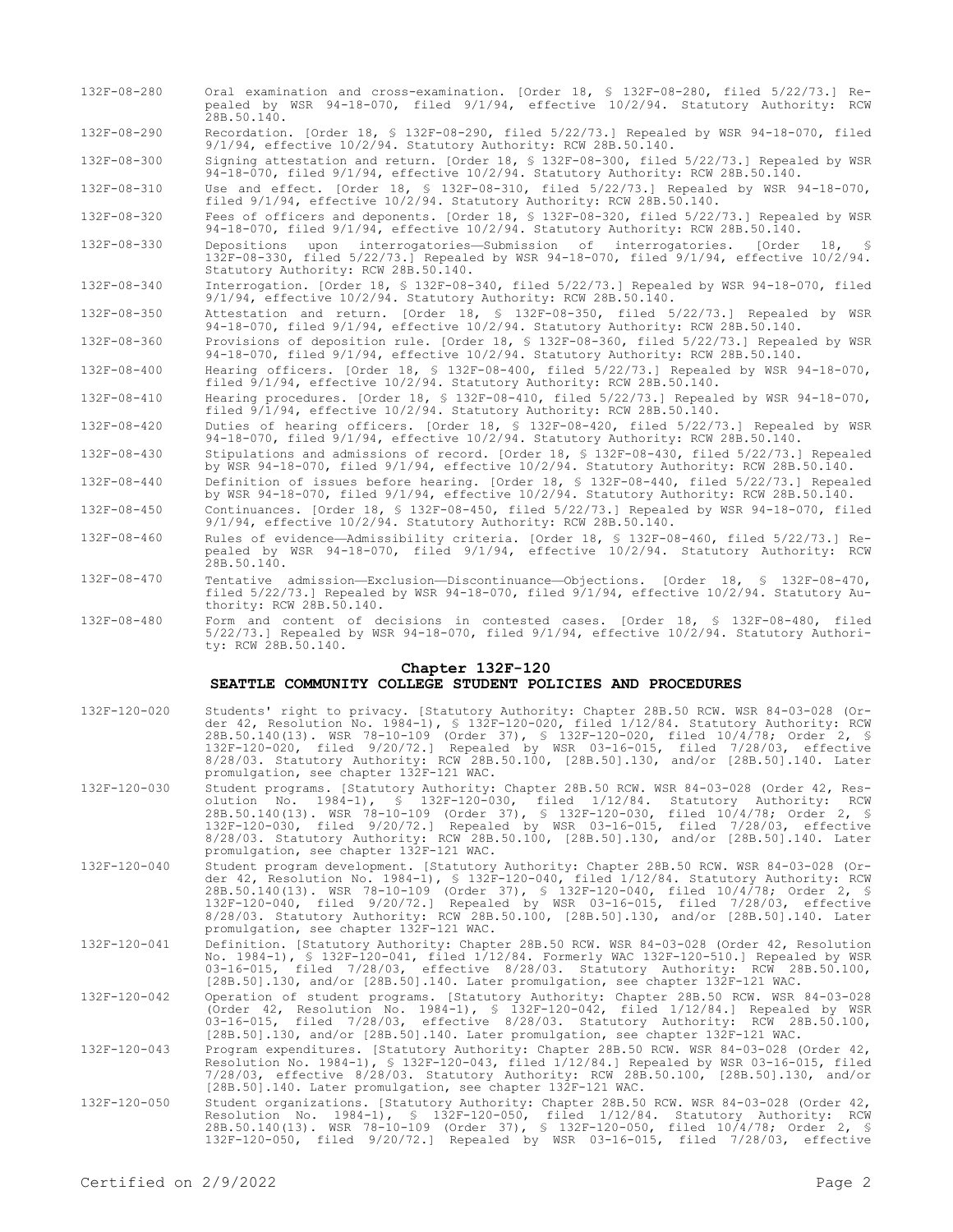|              | 8/28/03. Statutory Authority: RCW 28B.50.100, [28B.50].130, and/or [28B.50].140. Later<br>promulgation, see chapter 132F-121 WAC.                                                                                                                                                                                                                                                                                                                                                                                                                                                                                                                                                                                |
|--------------|------------------------------------------------------------------------------------------------------------------------------------------------------------------------------------------------------------------------------------------------------------------------------------------------------------------------------------------------------------------------------------------------------------------------------------------------------------------------------------------------------------------------------------------------------------------------------------------------------------------------------------------------------------------------------------------------------------------|
| 132F-120-060 | Student publications associated with a journalism course. [Statutory Authority: Chapter<br>28B.50 RCW. WSR 84-23-061 (Order 45, Resolution No. 1984-27), § 132F-120-060, filed<br>11/21/84; WSR 84-14-004 (Order 43, Resolution No. 1984-5), § 132F-120-060, filed 6/22/84.<br>Statutory Authority: RCW 28B.50.140(13). WSR 78-10-109 (Order 37), § 132F-120-060, filed<br>10/4/78; Order 2, § 132F-120-060, filed 9/20/72.] Repealed by WSR 03-16-015, filed<br>7/28/03, effective 8/28/03. Statutory Authority: RCW 28B.50.100, [28B.50].130, and/or<br>[28B.50].140. Later promulgation, see chapter 132F-121 WAC.                                                                                            |
| 132F-120-061 | Student publications not associated with a course of journalism for which academic credit<br>is provided. [Statutory Authority: Chapter 28B.50 RCW. WSR 84-14-004 (Order 43, Resolu-<br>tion No. 1984-5), § 132F-120-061, filed 6/22/84.] Repealed by WSR 03-16-015, filed<br>7/28/03, effective 8/28/03. Statutory Authority: RCW 28B.50.100, [28B.50].130, and/or<br>[28B.50].140. Later promulgation, see chapter 132F-121 WAC.                                                                                                                                                                                                                                                                               |
| 132F-120-070 | Use of the college name. [Statutory Authority: Chapter 28B.50 RCW. WSR 84-03-028 (Order<br>42, Resolution No. 1984-1), § 132F-120-070, filed 1/12/84. Statutory Authority: RCW<br>28B.50.140(13). WSR 78-10-109 (Order 37), \$ 132F-120-070, filed 10/4/78; Order 2, \$<br>132F-120-070, filed 9/20/72.] Repealed by WSR 03-16-015, filed 7/28/03, effective<br>8/28/03. Statutory Authority: RCW 28B.50.100, [28B.50].130, and/or [28B.50].140. Later<br>promulgation, see chapter 132F-121 WAC.                                                                                                                                                                                                                |
| 132F-120-080 | Student expression and evaluation. [Statutory Authority: Chapter 28B.50 RCW.<br>WSR<br>84-03-028 (Order 42, Resolution No. 1984-1), § 132F-120-080, filed 1/12/84. Statutory Au-<br>thority: RCW 28B.50.140(13). WSR 78-10-109 (Order 37), § 132F-120-080, filed 10/4/78; Or-<br>der 2, § 132F-120-080, filed 9/20/72.] Repealed by WSR 03-16-015, filed 7/28/03, effec-<br>tive 8/28/03. Statutory Authority: RCW 28B.50.100, [28B.50].130, and/or [28B.50].140.<br>Later promulgation, see chapter 132F-121 WAC.                                                                                                                                                                                               |
| 132F-120-090 | Student complaints. [Statutory Authority: Chapter 28B.19 RCW. WSR 89-14-025 (Order 52,<br>Resolution No. 1989-6), § 132F-120-090, filed 6/26/89; WSR 88-08-069 (Order 51, Resolu-<br>tion No. 1988-3), § 132F-120-090, filed 4/6/88. Statutory Authority: Chapter 28B.50 RCW.<br>WSR 84-03-028 (Order 42, Resolution No. 1984-1), § 132F-120-090, filed 1/12/84. Statutory<br>Authority: RCW 28B.50.140(13). WSR 78-10-109 (Order 37), § 132F-120-090, filed 10/4/78;<br>Order 2, \$ 132F-120-090, filed $9/20/72$ .] Repealed by WSR 03-16-015, filed 7/28/03, effec-<br>tive 8/28/03. Statutory Authority: RCW 28B.50.100, [28B.50].130, and/or [28B.50].140.<br>Later promulgation, see chapter 132F-121 WAC. |
| 132F-120-100 | Student conduct. [Statutory Authority: Chapter 28B.50 RCW. WSR 84-03-028 (Order 42, Reso-<br>lution No. 1984-1), § 132F-120-100, filed 1/12/84. Statutory Authority: RCW<br>28B.50.140(13). WSR 78-10-109 (Order 37), \$ 132F-120-100, filed 10/4/78; Order 2, \$<br>132F-120-100, filed 9/20/72.] Repealed by WSR 03-16-015, filed 7/28/03, effective<br>8/28/03. Statutory Authority: RCW 28B.50.100, [28B.50].130, and/or [28B.50].140. Later<br>promulgation, see chapter 132F-121 WAC.                                                                                                                                                                                                                      |
| 132F-120-110 | Misconduct. [Statutory Authority: Chapter 28B.50 RCW. WSR 84-03-028 (Order 42, Resolution<br>No. 1984-1), § 132F-120-110, filed 1/12/84. Statutory Authority: RCW 28B.50.140(13). WSR<br>78-10-109 (Order 37), § 132F-120-110, filed 10/4/78; Order 2, § 132F-120-110, filed<br>$9/20/72$ .] Repealed by WSR 03-16-015, filed 7/28/03, effective 8/28/03. Statutory Authori-<br>ty: RCW 28B.50.100, [28B.50].130, and/or [28B.50].140. Later promulgation, see chapter<br>132F-121 WAC.                                                                                                                                                                                                                          |
| 132F-120-120 | Disciplinary actions. [Statutory Authority: Chapter 28B.50 RCW. WSR 84-03-028 (Order 42,<br>Resolution No. $1984-1$ , § $132F-120-120$ , filed $1/12/84$ . Statutory Authority: RCW<br>28B.50.140(13). WSR 78-10-109 (Order 37), \$ 132F-120-120, filed 10/4/78; Order 2, \$<br>132F-120-120, filed 9/20/72.] Repealed by WSR 03-16-015, filed 7/28/03, effective<br>8/28/03. Statutory Authority: RCW 28B.50.100, [28B.50].130, and/or [28B.50].140. Later<br>promulgation, see chapter 132F-121 WAC.                                                                                                                                                                                                           |
| 132F-120-130 | Jurisdiction. [Statutory Authority: Chapter 28B.50 RCW. WSR 84-03-028 (Order 42, Resolu-<br>tion No. 1984-1), \$ 132F-120-130, filed 1/12/84. Statutory Authority: RCW 28B.50.140(13).<br>WSR 78-10-109 (Order 37), § 132F-120-130, filed 10/4/78; Order 32, § 132F-120-130, filed<br>1/28/77; Order 2, § 132F-120-130, filed 9/20/72.1 Repealed by WSR 03-16-015, filed<br>7/28/03, effective 8/28/03. Statutory Authority: RCW 28B.50.100, [28B.50].130, and/or<br>[28B.50].140. Later promulgation, see chapter 132F-121 WAC.                                                                                                                                                                                 |
| 132F-120-140 | Disciplinary authority of deans of students. [Statutory Authority: RCW 28B.50.140(13).<br>WSR 78-10-109 (Order 37), § 132F-120-140, filed 10/4/78; Order 2, § 132F-120-140, filed<br>$9/20/72$ .] Repealed by WSR 03-16-015, filed 7/28/03, effective 8/28/03. Statutory Authori-<br>ty: RCW 28B.50.100, [28B.50].130, and/or [28B.50].140. Later promulgation, see chapter<br>132F-121 WAC.                                                                                                                                                                                                                                                                                                                     |
| 132F-120-150 | Appeals/referrals. [Statutory Authority: Chapter 28B.50 RCW. WSR 84-03-028 (Order 42,<br>Resolution No. 1984-1), § 132F-120-150, filed 1/12/84. Statutory Authority: RCW<br>28B.50.140(13). WSR 78-10-109 (Order 37), § 132F-120-150, filed 10/4/78; Order 2, §<br>132F-120-150, filed 9/20/72.] Repealed by WSR 03-16-015, filed 7/28/03, effective<br>8/28/03. Statutory Authority: RCW 28B.50.100, [28B.50].130, and/or [28B.50].140. Later<br>promulgation, see chapter 132F-121 WAC.                                                                                                                                                                                                                        |
| 132F-120-160 | Campus committee on conduct and standards. [Statutory Authority: Chapter 28B.50 RCW. WSR<br>84-03-028 (Order 42, Resolution No. 1984-1), § 132F-120-160, filed 1/12/84. Statutory Au-<br>thority: RCW 28B.50.140(13). WSR 78-10-109 (Order 37), § 132F-120-160, filed 10/4/78; Or-<br>der 2, \$ 132F-120-160, filed $9/20/72$ .] Repealed by WSR 03-16-015, filed 7/28/03, effec-<br>tive 8/28/03. Statutory Authority: RCW 28B.50.100, [28B.50].130, and/or [28B.50].140.<br>Later promulgation, see chapter 132F-121 WAC.                                                                                                                                                                                      |
| 132F-120-170 | Hearing guidelines. [Statutory Authority: Chapter 28B.50 RCW. WSR 84-03-028 (Order 42,<br>Resolution No. 1984-1), § 132F-120-170, filed 1/12/84. Statutory Authority: RCW<br>28B.50.140(13). WSR 78-10-109 (Order 37), \$ 132F-120-170, filed 10/4/78.] Repealed by WSR<br>03-16-015, filed 7/28/03, effective 8/28/03. Statutory Authority: RCW 28B.50.100,<br>[28B.50].130, and/or [28B.50].140. Later promulgation, see chapter 132F-121 WAC.                                                                                                                                                                                                                                                                 |
| 132F-120-180 | Sanctions. [Statutory Authority: Chapter 28B.50 RCW. WSR 84-03-028 (Order 42, Resolution<br>No. 1984-1), § 132F-120-180, filed 1/12/84. Statutory Authority: RCW 28B.50.140(13). WSR                                                                                                                                                                                                                                                                                                                                                                                                                                                                                                                             |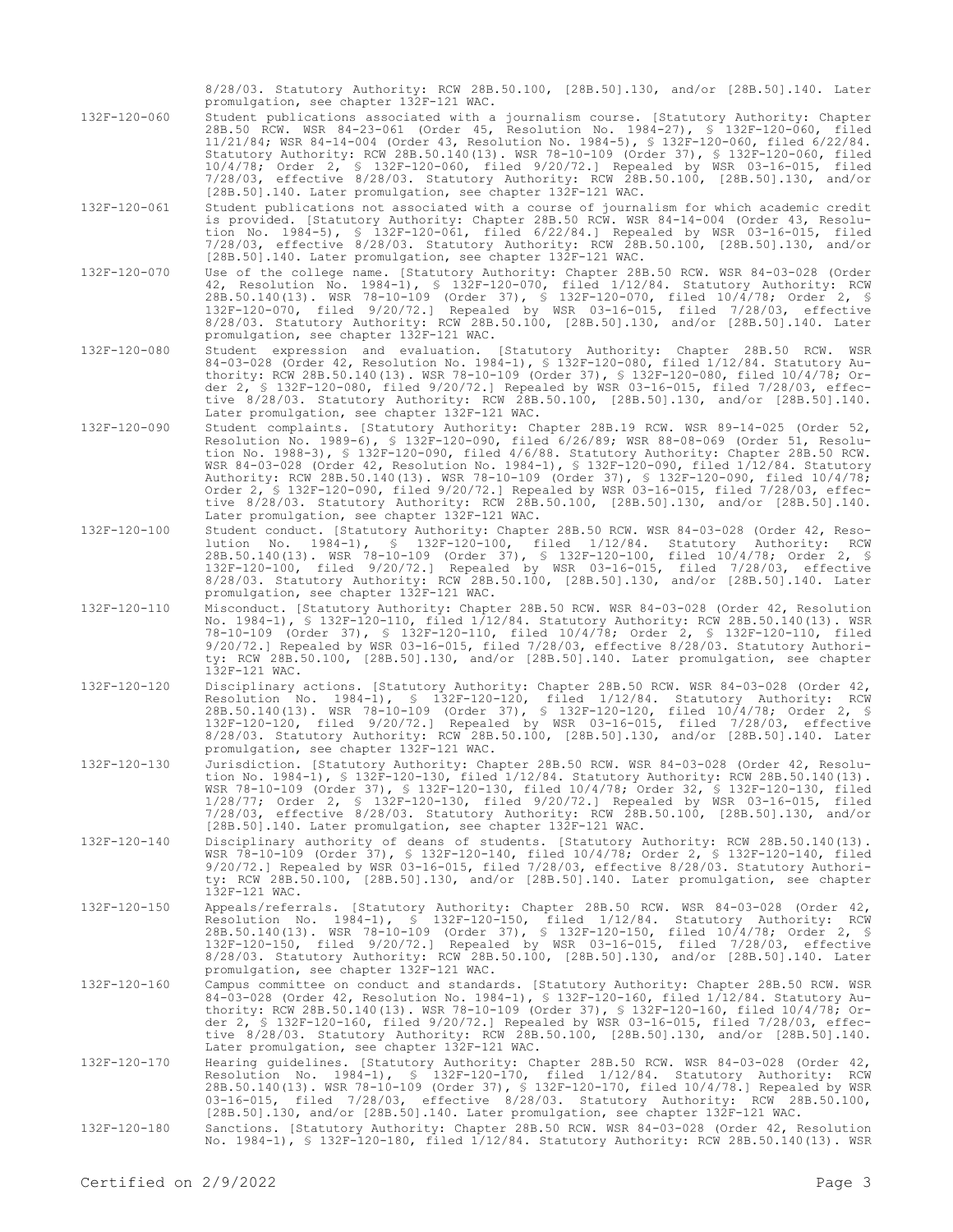|                                                | 78-10-109 (Order 37), § 132F-120-180, filed 10/4/78.] Repealed by WSR 03-16-015, filed<br>7/28/03, effective 8/28/03. Statutory Authority: RCW 28B.50.100, [28B.50].130, and/or<br>[28B.50].140. Later promulgation, see chapter 132F-121 WAC.                                                                                                                                                                                                                                                                                                                    |  |
|------------------------------------------------|-------------------------------------------------------------------------------------------------------------------------------------------------------------------------------------------------------------------------------------------------------------------------------------------------------------------------------------------------------------------------------------------------------------------------------------------------------------------------------------------------------------------------------------------------------------------|--|
| 132F-120-190                                   | Review for readmission. [Statutory Authority: Chapter 28B.50 RCW. WSR 84-03-028 (Order<br>42, Resolution No. 1984-1), § 132F-120-190, filed 1/12/84. Statutory Authority: RCW<br>28B.50.140(13). WSR 78-10-109 (Order 37), § 132F-120-190, filed 10/4/78.] Repealed by WSR<br>03-16-015, filed 7/28/03, effective 8/28/03. Statutory Authority: RCW 28B.50.100,<br>[28B.50].130, and/or [28B.50].140. Later promulgation, see chapter 132F-121 WAC.                                                                                                               |  |
| 132F-120-200                                   | Emergency authority of the campus president. [Statutory Authority: Chapter 28B.50 RCW.<br>WSR 84-03-028 (Order 42, Resolution No. 1984-1), § 132F-120-200, filed 1/12/84. Statutory<br>Authority: RCW 28B.50.140(13). WSR 78-10-109 (Order 37), § 132F-120-200, filed 10/4/78;<br>Order 25, § 132F-120-200, filed 9/16/75; Order 2, § 132F-120-200, filed 9/20/72.] Re-<br>pealed by WSR 03-16-015, filed 7/28/03, effective 8/28/03. Statutory Authority: RCW<br>28B.50.100, [28B.50].130, and/or [28B.50].140. Later promulgation, see chapter 132F-121<br>WAC. |  |
| 132F-120-210                                   | Intercollegiate athletic programs. [Statutory Authority: Chapter 28B.50 RCW. WSR<br>84-03-028 (Order 42, Resolution No. 1984-1), § 132F-120-210, filed 1/12/84.] Repealed by<br>WSR 03-16-015, filed 7/28/03, effective 8/28/03. Statutory Authority: RCW 28B.50.100,<br>[28B.50].130, and/or [28B.50].140. Later promulgation, see chapter 132F-121 WAC.                                                                                                                                                                                                         |  |
| 132F-120-300                                   | Grievances. [Order 2, § 132F-120-300, filed 9/20/72.] Repealed by WSR 78-10-109 (Order<br>37), filed 10/4/78. Statutory Authority: RCW 28B.50.140(13).                                                                                                                                                                                                                                                                                                                                                                                                            |  |
| 132F-120-310                                   | Violation of the code of student rights and responsibilities. [Order 2, § 132F-120-310,<br>filed 9/20/72.] Repealed by WSR 78-10-109 (Order 37), filed 10/4/78. Statutory Authority:<br>RCW 28B.50.140(13).                                                                                                                                                                                                                                                                                                                                                       |  |
| 132F-120-400                                   | College committee on conduct and standards. [Order 2, § 132F-120-400, filed 9/20/72.] Re-<br>pealed by WSR 78-10-109 (Order 37), filed 10/4/78. Statutory Authority: RCW<br>$28B.50.140(13)$ .                                                                                                                                                                                                                                                                                                                                                                    |  |
| 132F-120-410                                   | Interim suspension pending hearing. [Order 2, § 132F-120-410, filed 9/20/72.] Repealed by<br>WSR 78-10-109 (Order 37), filed $10/4/78$ . Statutory Authority: RCW 28B.50.140(13).                                                                                                                                                                                                                                                                                                                                                                                 |  |
| 132F-120-420                                   | Hearing-Notice. [Order 2, § 132F-120-420, filed 9/20/72.] Repealed by WSR 78-10-109 (Or-<br>der 37), filed 10/4/78. Statutory Authority: RCW 28B.50.140(13).                                                                                                                                                                                                                                                                                                                                                                                                      |  |
| 132F-120-430                                   | Hearings-Failure to appear. [Order 2, § 132F-120-430, filed 9/20/72.] Repealed by WSR<br>78-10-109 (Order 37), filed 10/4/78. Statutory Authority: RCW 28B.50.140(13).                                                                                                                                                                                                                                                                                                                                                                                            |  |
| 132F-120-440                                   | Witnesses-Evidence. [Order 2, § 132F-120-440, filed $9/20/72$ .] Repealed by WSR 78-10-109<br>(Order 37), filed $10/4/78$ . Statutory Authority: RCW 28B.50.140(13).                                                                                                                                                                                                                                                                                                                                                                                              |  |
| 132F-120-450                                   | Hearing procedure. [Order 2, § 132F-120-450, filed 9/20/72.] Repealed by WSR 78-10-109<br>(Order 37), filed $10/4/78$ . Statutory Authority: RCW 28B.50.140(13).                                                                                                                                                                                                                                                                                                                                                                                                  |  |
| 132F-120-460                                   | Decisions of the committee. [Order 2, § 132F-120-460, filed 9/20/72.] Repealed by WSR<br>78-10-109 (Order 37), filed 10/4/78. Statutory Authority: RCW 28B.50.140(13).                                                                                                                                                                                                                                                                                                                                                                                            |  |
| 132F-120-470                                   | Disruption of hearing. [Order 2, § 132F-120-470, filed 9/20/72.] Repealed by WSR<br>78-10-109 (Order 37), filed 10/4/78. Statutory Authority: RCW 28B.50.140(13).                                                                                                                                                                                                                                                                                                                                                                                                 |  |
| 132F-120-480                                   | Sanctions. [Order 2, § 132F-120-480, filed 9/20/72.] Repealed by WSR 78-10-109 (Order<br>37), filed 10/4/78. Statutory Authority: RCW 28B.50.140(13).                                                                                                                                                                                                                                                                                                                                                                                                             |  |
| 132F-120-500                                   | General procedures. [Order 2, § 132F-120-500, filed 9/20/72.] Repealed by WSR 78-10-109<br>(Order 37), filed 10/4/78. Statutory Authority: RCW 28B.50.140(13).                                                                                                                                                                                                                                                                                                                                                                                                    |  |
| 132F-120-510                                   | Definitions. [Statutory Authority: RCW 28B.50.140(13). WSR 78-10-109 (Order 37), §<br>132F-120-510, filed 10/4/78; Order 2, § 132F-120-510, filed 9/20/72.] Repealed by WSR<br>84-03-028 (Order 42, Resolution No. 1984-1), filed 1/12/84. Statutory Authority: Chapter<br>28B.50 RCW. Later promulgation, see WAC 132F-120-041.                                                                                                                                                                                                                                  |  |
|                                                | Chapter 132F-144<br>TUITION AND FEE SCHEDULE                                                                                                                                                                                                                                                                                                                                                                                                                                                                                                                      |  |
| 132F-144-010                                   | Tuition schedule. [Order 10, § 132F-144-010, filed 3/27/73.] Repealed by Order 22, filed                                                                                                                                                                                                                                                                                                                                                                                                                                                                          |  |
| 132F-144-020                                   | $6/25/75$ .<br>Tuition. [Order 10, § 132F-144-020, filed $3/27/73$ .] Repealed by Order 22, filed $6/25/75$ .                                                                                                                                                                                                                                                                                                                                                                                                                                                     |  |
| 132F-144-030                                   | Operating fee. [Order 10, § 132F-144-030, filed 3/27/73.] Repealed by Order 22, filed<br>$6/25/75$ .                                                                                                                                                                                                                                                                                                                                                                                                                                                              |  |
| 132F-144-040                                   | Student services and activities fee. [Order 10, § 132F-144-040, filed 3/27/73.] Repealed<br>by Order 22, filed $6/25/75$ .                                                                                                                                                                                                                                                                                                                                                                                                                                        |  |
| 132F-144-050                                   | Nonrefundable regulatory fees. [Order 10, § 132F-144-050, filed 3/27/73.] Repealed by Or-<br>der 22, filed 6/25/75.                                                                                                                                                                                                                                                                                                                                                                                                                                               |  |
| 132F-144-060                                   | Special circumstances. [Order 10, § 132F-144-060, filed $3/27/73$ .] Repealed by Order 22,<br>filed $6/25/75$ .                                                                                                                                                                                                                                                                                                                                                                                                                                                   |  |
| 132F-144-070                                   | Refunds. [Order 10, § 132F-144-070, filed $3/27/73$ .] Repealed by Order 22, filed $6/25/75$ .                                                                                                                                                                                                                                                                                                                                                                                                                                                                    |  |
| Chapter 132F-148<br>AFFIRMATIVE ACTION PROGRAM |                                                                                                                                                                                                                                                                                                                                                                                                                                                                                                                                                                   |  |
| 132F-148-010                                   | Policy statement. [Statutory Authority: RCW 28B.50.140(13) and 42.56.040. WSR 15-02-072,<br>\$ 132F-148-010, filed 1/6/15, effective 2/6/15. Statutory Authority: Chapter 28B.50 RCW.<br>WSR 87-08-026 (Order 49, Resolution No. 1987-6), \$ 132F-148-010, filed 3/26/87; WSR<br>85-13-076 (Order 47, Resolution No. 1985-17), \$ 132F-148-010, filed 6/19/85; Order 5, \$<br>132F-148-010, filed 11/13/72.] Repealed by WSR 15-10-050, filed 4/30/15, effective<br>5/31/15. Statutory Authority: RCW 28B.50.140(13).                                             |  |
| 132F-148-020                                   | Action plan. [Statutory Authority: Chapter 28B.50 RCW. WSR 85-13-076 (Order 47, Resolu-<br>tion No. 1985-17), § 132F-148-020, filed 6/19/85; Order 5, § 132F-148-020, filed                                                                                                                                                                                                                                                                                                                                                                                       |  |

11/13/72.] Repealed by WSR 15-10-050, filed 4/30/15, effective 5/31/15. Statutory Author-

ity: RCW 28B.50.140(13).